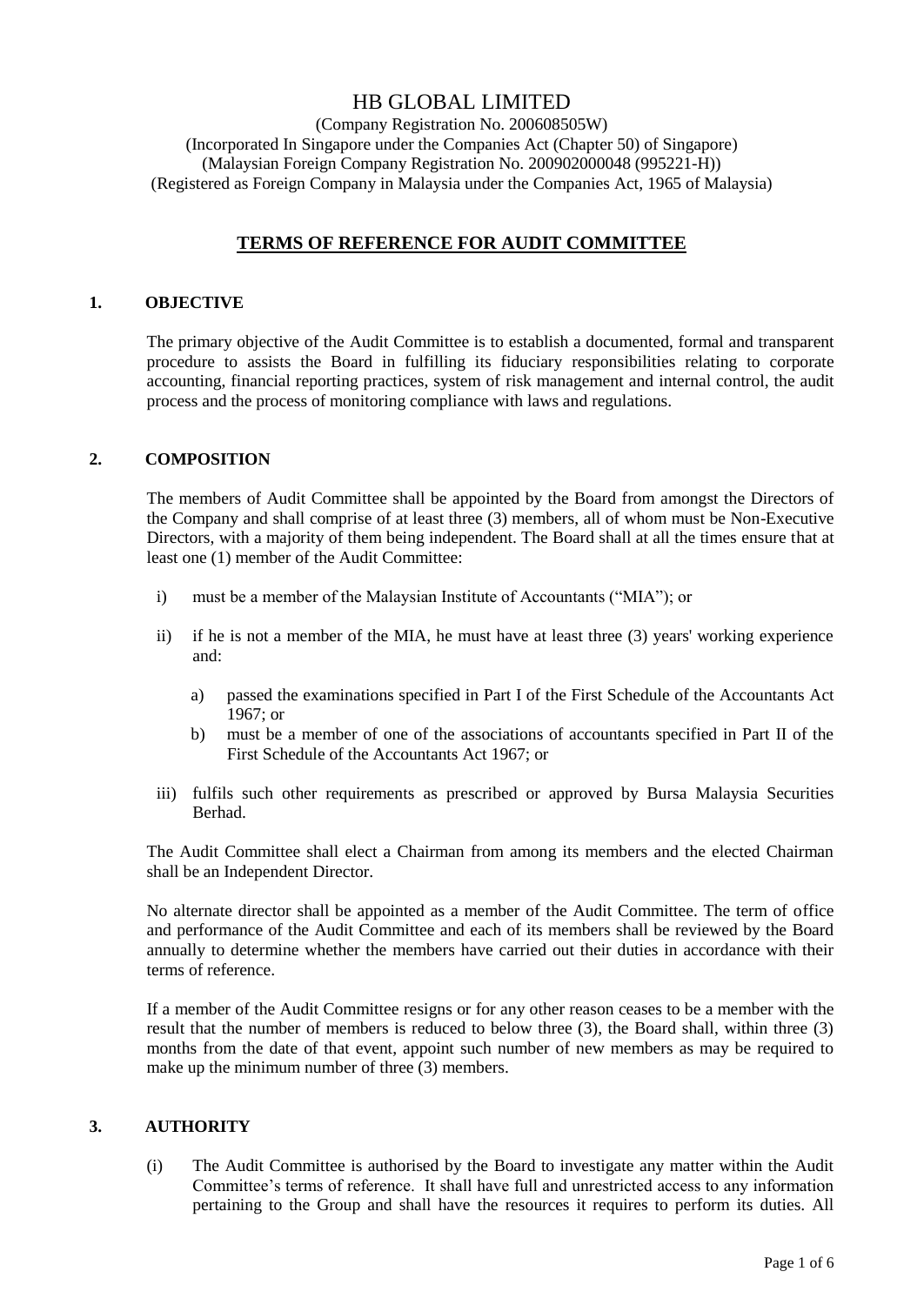employees of the Group are required to comply with the requests made by the Audit Committee.

- (ii) The Audit Committee is authorised by the Board to obtain external legal or independent professional advice and secure the attendance of outsiders with relevant experience and expertise if it considers this necessary, the expenses of which will be borne by the Company.
- (iii) The Audit Committee shall have direct communication channels with the external auditors and person(s) carrying out the internal audit function or activity.
- (iv) The Audit Committee shall be able to convene meetings with the external auditors, the internal auditors or both, excluding the attendance of other Directors and employees of the Company, whenever deemed necessary, in order to enable the Audit Committee and the external auditors or the internal auditors or both, to discuss problems and reservations and any other matter the external auditors or internal auditors may wish to bring up to the attention of the Audit Committee.
- (v) The Internal Auditors report directly to the Audit Committee and shall have direct access to the Chairman of the Audit Committee on all matters of control and audit. All proposals by management regarding the appointment, transfer and removal of senior staff members of the Internal Audit of the Group shall require prior approval of the Audit Committee. The Audit Committee is also authorised by the Board to obtain information on any resignation of internal audit staff members and provide the staff member an opportunity to submit his reasons for resigning.

## **4. DUTIES AND RESPONSIBILITIES**

In fulfilling its primary objectives, the Audit Committee shall undertakes, amongst others, the following duties and responsibilities :

#### **(a) Financial Reporting**

To review the quarterly and annual financial statements of the Group prepared by the management, where necessary, together with the external auditor, focusing particularly on:

- i) Any significant changes to accounting policies and practices;
- ii) significant matters highlighted including financial reporting issues, significant judgments made by management, significant and unusual events or transactions, and how these matters are addressed;
- iii) Significant adjustments arising from the audit;
- iv) Compliance with accounting standards and other legal requirements; and
- v) Going concern assumption.

## **(b) Risk Management and Internal Control**

- i) To consider the effectiveness of the internal control system and risk management framework adopted within the Group and to be satisfied that the methodology employed allows identification, analysis, assessment, monitoring and communication of risks in a regular and timely manner that will allow the Group to mitigate losses and maximize opportunities;
- ii) To assess processes and procedures to ensure compliance with all laws, rules and regulations, directives and guidelines established by the relevant regulatory bodies;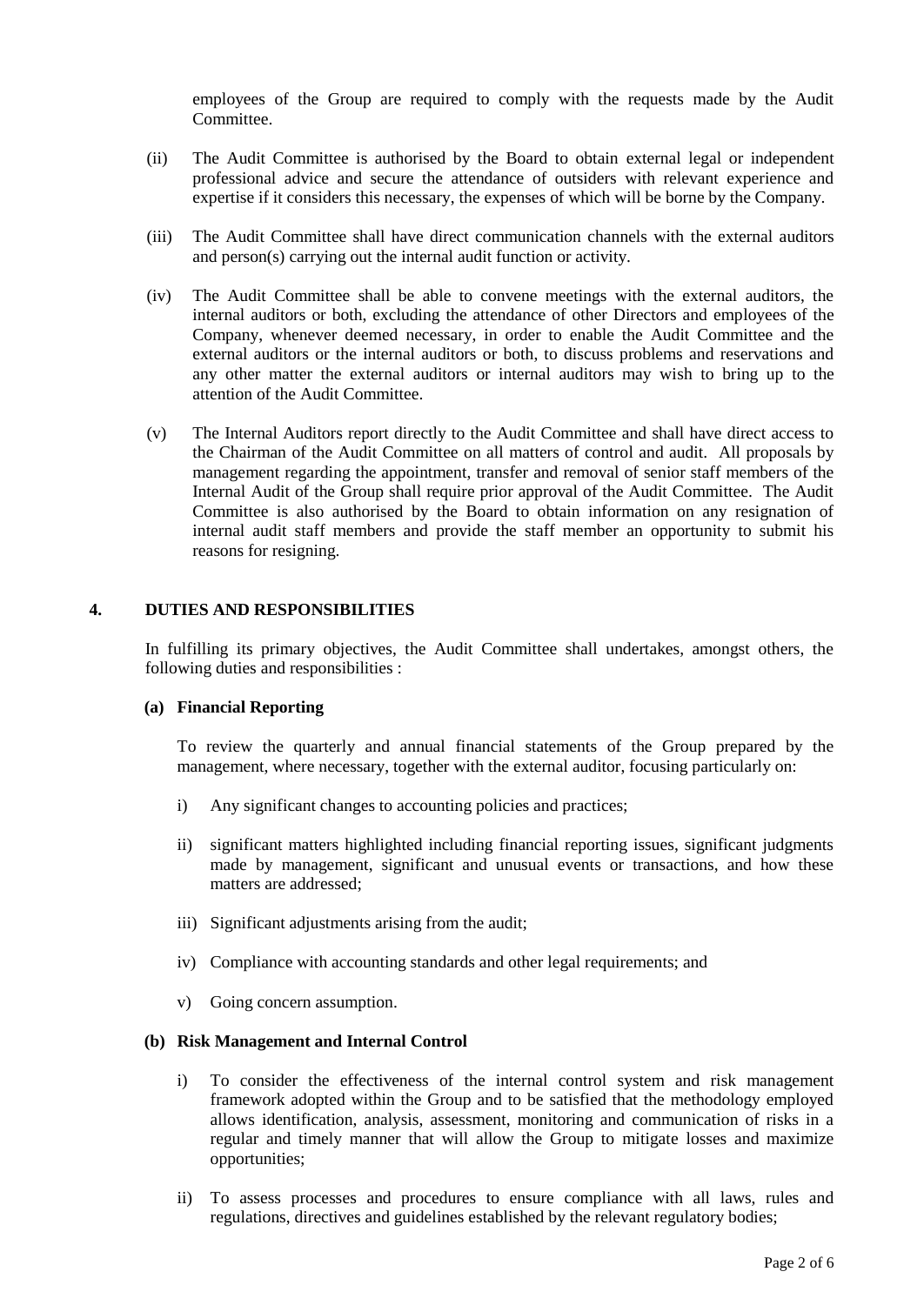- iii) To ensure that the system of internal control is soundly conceived and in place, effectively administered and regularly monitored;
- iv) To cause reviews to be made of the extent of compliance with established internal policies, standards, plans and procedures;
- v) To obtain assurance that proper plans for control have been developed prior to the commencement of major areas of change within the Group;
- vi) To recommend to the Board steps to improve the system of internal control derived from the findings of the internal and external auditors and from the consultations of the Audit Committee itself; and
- vii) To report to the Board of Directors any suspected frauds or irregularities, serious internal control deficiencies or suspected infringement of laws, rules and regulations which come to its attention and are of sufficient importance to warrant the attention of the Board.

## **(c) Internal Audit Function**

- i) To review the effectiveness of internal audit function, including the ability, competency and qualification of the internal audit team and/or outsourced internal auditors (if any) to perform its duties;
- ii) To review the adequacy of the scope, functions competency and resources, and that it has the necessary authority to carry out its work;
- iii) To review and approve the internal audit plan and the internal audit report and, where necessary, ensure that appropriate actions are taken on the recommendations made by the internal audit function;
- iv) To receive and review on a regular basis the reports, findings and recommendations of the internal audit team and/or outsourced internal auditors and to ensure that appropriate actions have been taken to implement the audit recommendations;
- v) To ensure the internal audit team and/or outsourced internal auditors has full, free and unrestricted access to all activities, records, property and personnel necessary to perform its duties;
- vi) To review any matters concerning the employment or appointment (and re-appointment) of the in-house and/or the outsourced internal auditors (as the case may be) and the reasons for resignation or termination of either party; and
- vii) To request and review any special audit which the Committee deems necessary.

#### **(d) External Audit**

- i) To review the external auditors' audit plan, nature and scope of the audit plan, audit report, evaluation of internal controls and co-ordination of the external auditors;
- ii) To review the annual performance assessment, including the suitability and independence of the external auditors and make recommendations to the Board, the appointment or reappointment of the external auditors;
- iii) In assess or determine the suitability and independence of the external auditors, the Audit Committee shall take into consideration of the following :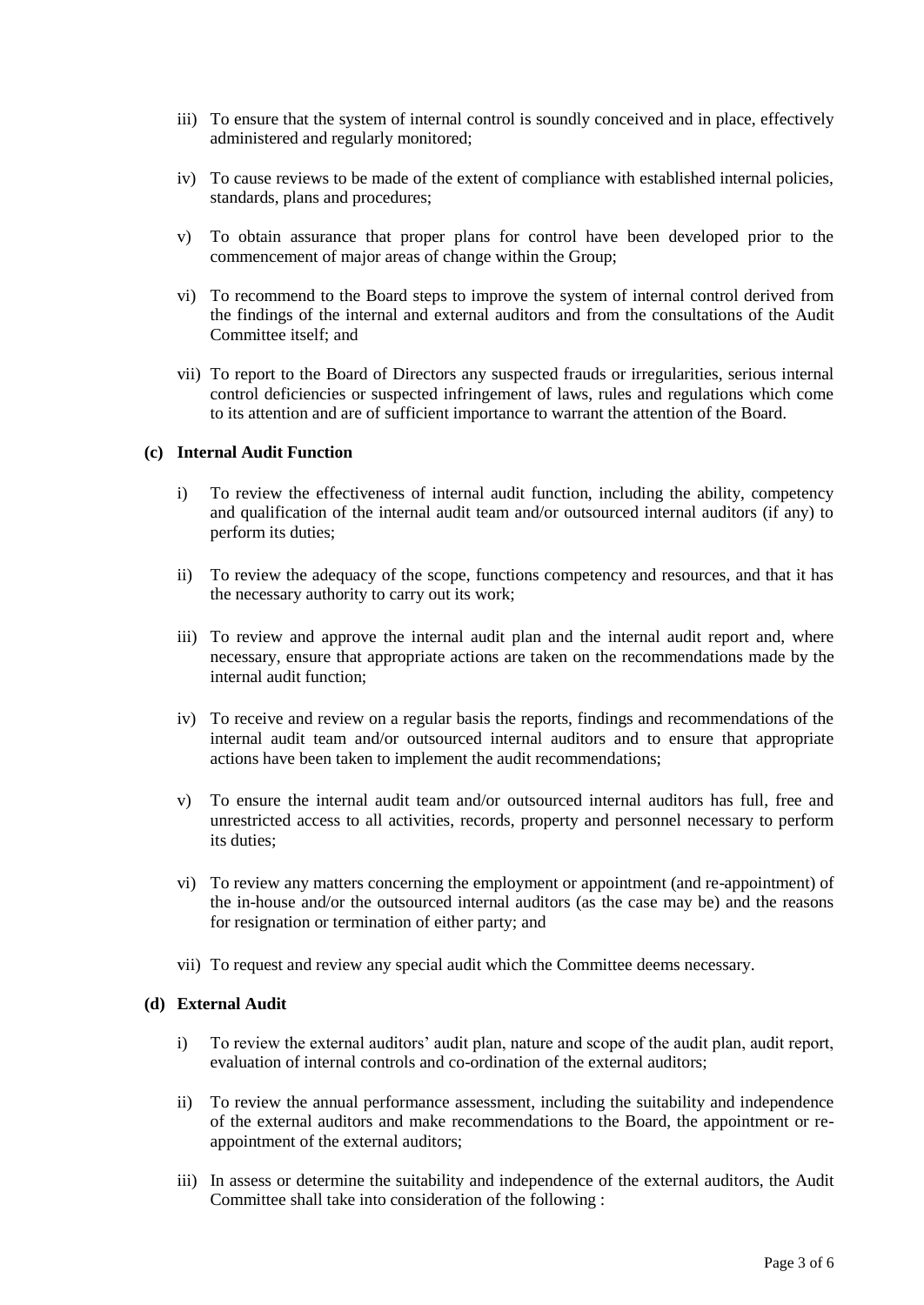- $\triangleright$  the adequacy of the experience and resources of the external auditors;
- $\triangleright$  the external auditor's ability to meet deadlines in providing services and responding to issues in a timely manner as contemplated in the external audit plan;
- $\triangleright$  the nature of the non-audit services provided by the external auditor and fees paid for such services relative to the audit fee; and
- $\triangleright$  whether there are safeguards in place to ensure that there is no threat to the objectivity and independence of the audit arising from the provision of non-audit services or tenure of the external auditor.
- iv) To review any matters arising concerning the appointment and re-appointment, audit fee and any questions of resignation or dismissal of the external auditors;
- v) To review the external auditor's audit report, and management letter and management's response to the management letter;
- vi) To be advised of significant use of the external auditors in performing non-audit services within the Group, considering both the types of services rendered and the fees, such that their position as auditors are not deemed to be compromised;
- vii) To review the external auditors' findings arising from audits, particularly any comments and responses in audit recommendations as well as the assistance given by the employees of the Group in order to be satisfied that appropriate action is being taken; and
- viii) To review with the external auditors for the Statement on Risk Management and Internal Control of the Group for inclusion in the Annual Report.

#### **(e) Related Party Transactions / Conflict of Interest Situations**

To review any related party transactions and conflict of interest situations that may arise within the Group including any transaction, procedure or course of conduct that raises questions of management integrity.

## **(f) Audit Reports**

To prepare the annual Audit Committee report to the Board which includes the composition of the Audit Committee, its terms of reference, number of meetings held, a summary of its activities and the existence of internal audit services and summary of the activities for inclusion in the Annual Report and to review the Board's statements on compliance with the Malaysian Code of Corporate Governance for inclusion in the Annual Report.

#### **(g) Other matters**

- i) To verify the allocation of options pursuant to the Share Issuance Scheme or the allocation of shares pursuant to any incentive plan for employees of the Group at the end of each financial years as being in compliance with the criteria which is disclosed to the employees and make a statement in the Annual Report that such allocation has been verified;
- ii) To exercise its powers and carry out its responsibilities as may be required from time to time under the Whistleblower Policy of the Group; and
- iii) To carry out any other function that may be mutually agreed upon by the Audit Committee and the Board.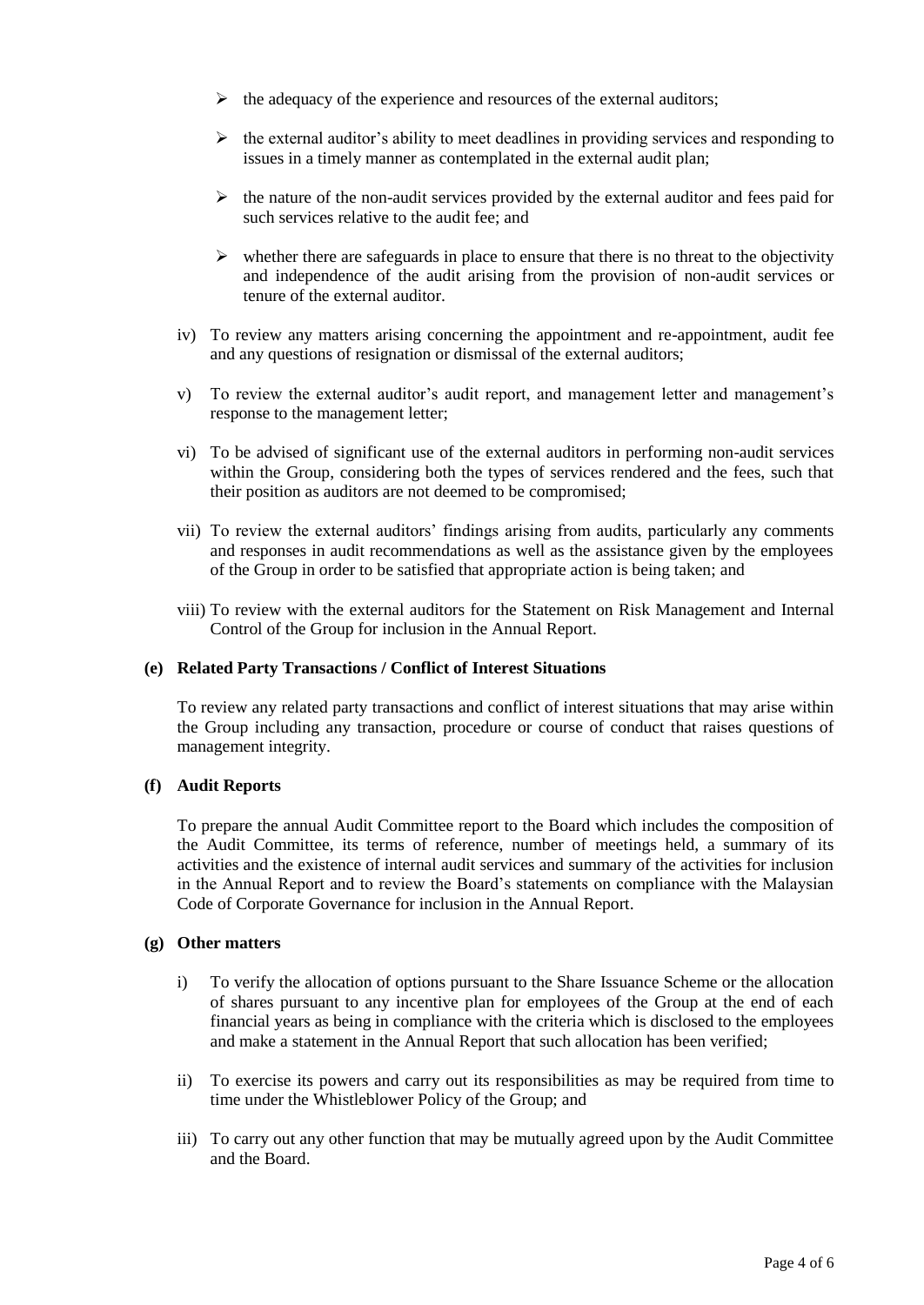## **5. MEETINGS OF THE COMMITTEE**

The Audit Committee shall meet at least four (4) times in a financial year, although additional meetings may be called at any time at the Audit Committee Chairman's discretion. Other than in circumstances which the Chairman of the Audit Committee considers inappropriate, the Executive Directors, Group Accountants, the representatives of the internal auditors and external auditors will attend any meeting of the Audit Committee to make known their views on any matter under consideration by the Audit Committee or which in their opinion, should be brought to the attention of the Audit Committee. Other Board members, employees and external professional advisers shall attend any particular meetings upon invitation by the Audit Committee. Where necessary, the Audit Committee shall meet with the external auditors without the present of any Executive Directors and members of the managemet.

In the event the elected Chairman is not able to attend a meeting, a member of the Audit Committee shall be nominated as Chairman for the meeting. The nominated Chairman shall be an Independent Non-Executive Director.

Subject to the notice and quorum requirements as provided in the Terms of Reference, meeting of the Audit Committee may be held and conducted through the telephone or any communication equipment which allows all persons participating in the meeting to hear each other. A person so participating shall be deemed to be present in person at the meeting and shall be entitled to vote and be counted in a quorum accordingly.

## **6. QUORUM**

The quorum for a meeting of the Audit Committee shall consist of not less than two (2) members, majority of members present must be Independent Non-Executive Directors.

## **7. NOTICE OF MEETINGS**

Unless otherwise agreed, notice of each meeting confirming the venue, time and date, together with an agenda of items to be discussed, shall be forwarded to each member of the committee, any other person required to attend and all other non-executive directors, no later than seven (7) days before the date of the meeting. Supporting papers shall be sent to committee members and to other attendees as appropriate, at the same time.

## **8. SECRETARY AND MINUTES**

The Company Secretary or his nominee or such other persons authorised by the Board shall act as the Secretary of the Audit Committee. The Company Secretary shall record, prepare and circulate the minutes of the meetings of the Audit Committee and ensure that the minutes are properly kept and produced for inspection if required. The Audit Committee shall report to the Board and the minutes of each meeting shall be tabled to the Board for notation.

## **9. CIRCULAR RESOLUTION**

A resolution in writing, signed by a majority of the Audit Committee members present in Malaysia for the time being entitled to receive notice of a meeting of the Audit Committee, shall be as valid and effectual as if it had been passed at a meeting of the Audit Committee duly convened and held. Any such resolution may consist of several documents in like form, each signed by one or more of the members of the Audit Committee.